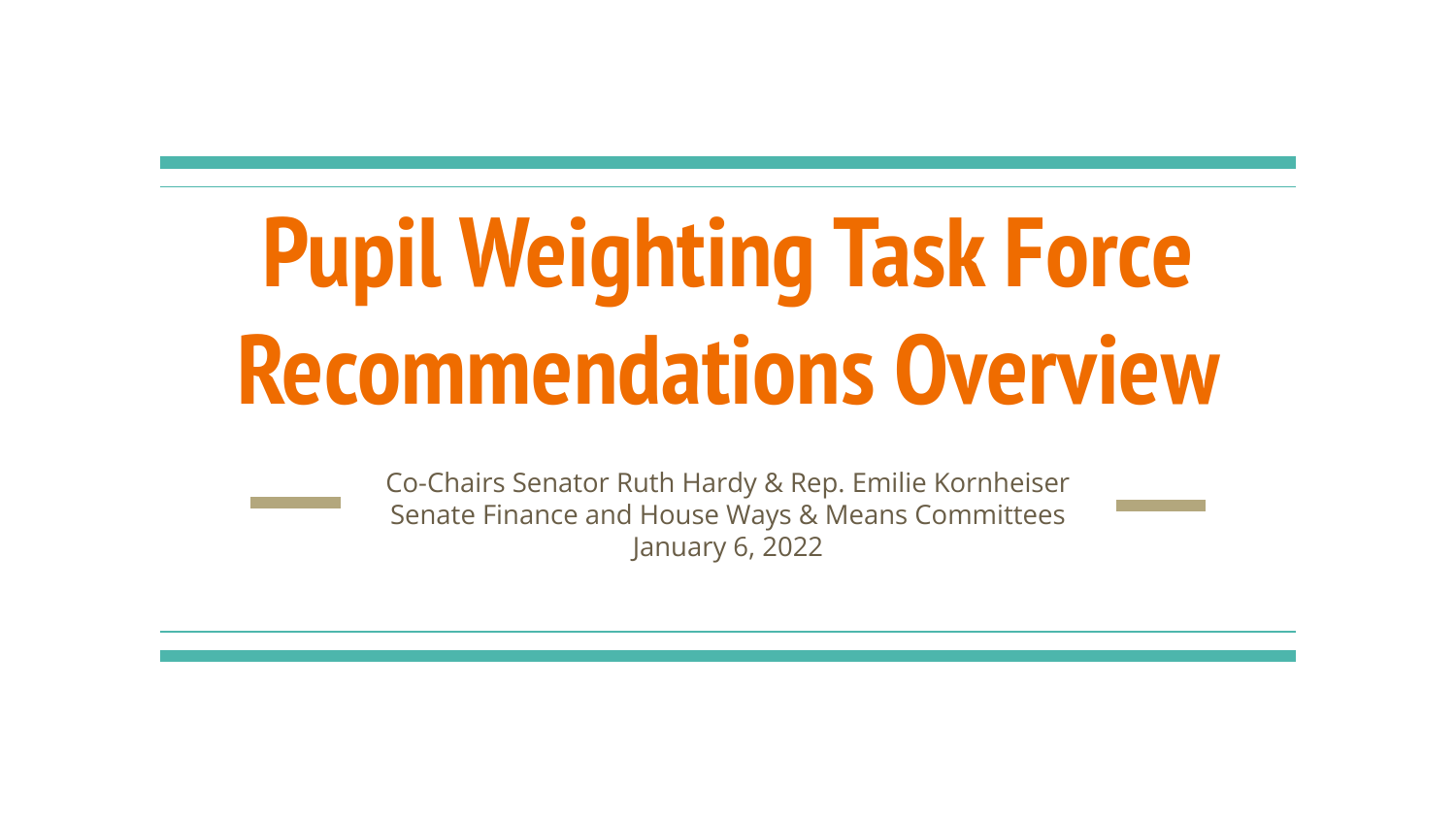# **Task Force Membership**

Committees on Education Senate Finance Committee House Ways & Means Committee

#### **Co-Chairs**

Senator Ruth Hardy Representative Emilie Kornheiser

Senate Members Sen. Randy Brock Sen. Cheryl Hooker Sen. Andrew Perchlik House Members Rep. Scott Beck Rep. Peter Conlon Rep. Kathleen James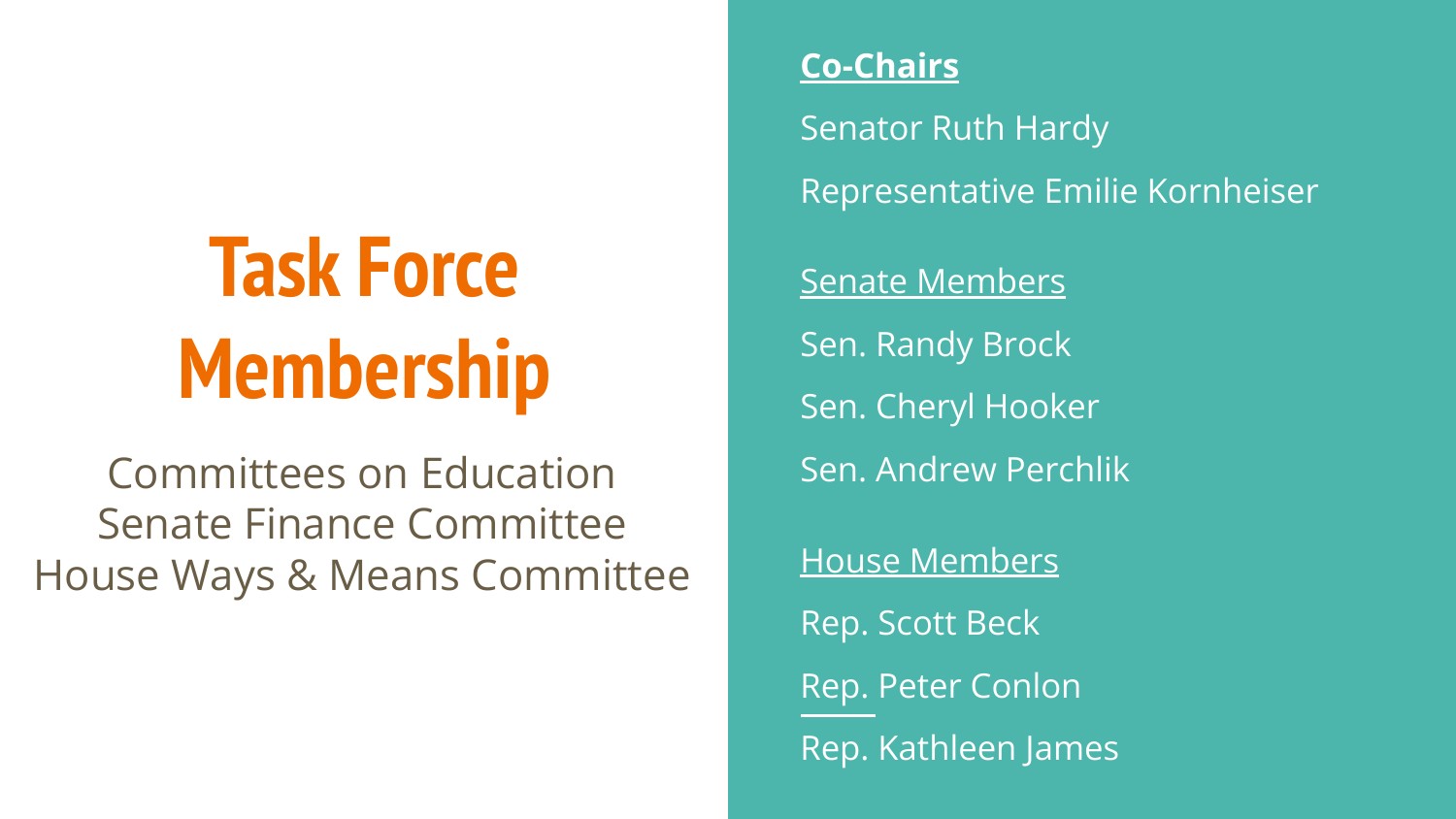# **Task Force Charge**

### **2021 Act 59**

### **Ensure all public school students have equitable access to educational opportunities**

- Weighting Calculations & Values
- Categorical Aid Possibilities
- Poverty Measurements
- Mathematical Functions
- Education Quality Standards
- Transition Mechanisms
- Special Education/Act 173
- Consider Acts 60, 68 & 46
- Tax Equity Considerations
- Excess Spending Threshold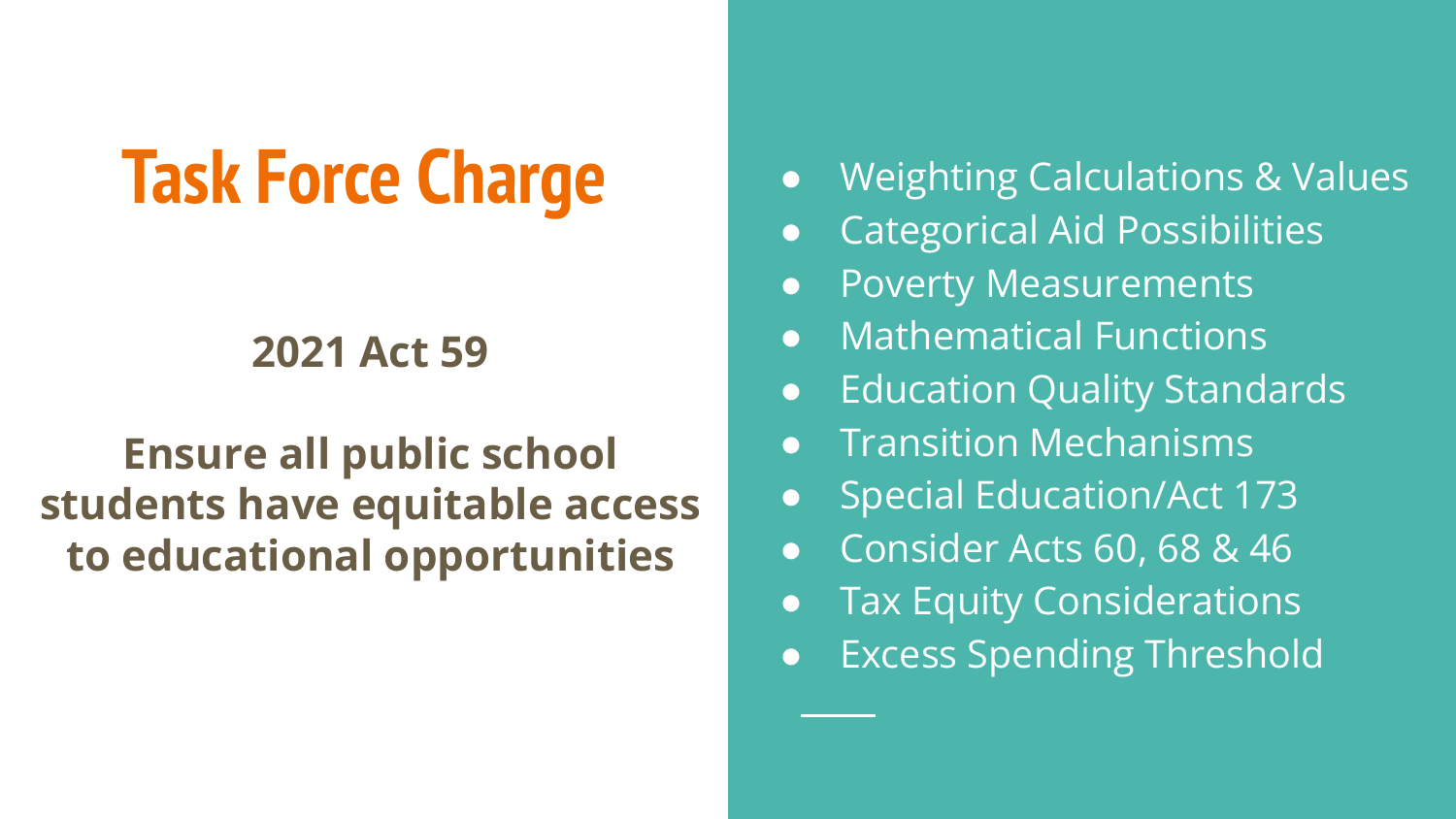# **Task Force Process**

- **● June December 2021**
- **● Staffed by Legislative Ops, JFO & AOE**
- **● 12 official meetings, 2 public hearings**
- **● 50+ witnesses, 70+ public comments**
- **● Foundational & historical understanding of VT school finance**
- **● Policy decisions based on analysis & data - not printout wars!**
- **● Close communication with Pupil Weighting Factors Report authors**
- **● Curiosity & desire to create the best system possible**
- **● Bipartisan, collaborative, collegial**
- **● Unanimous approval of final report**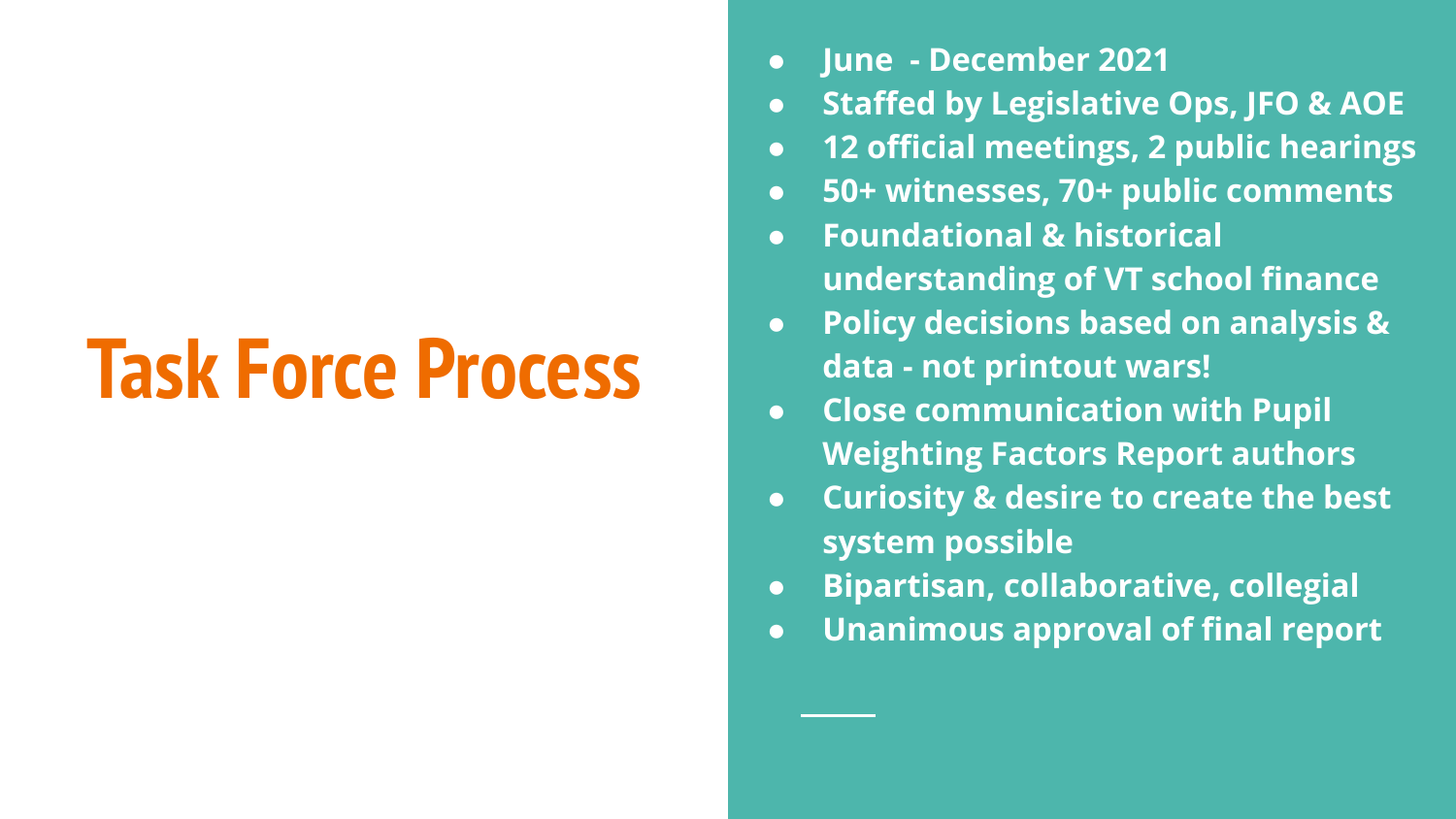### **Core Values Guiding Task Force Work**

- Commitment to equity for taxation *and* resource allocation
- Focus on providing equitable resources to *every school district in the state*
- Acknowledgement that we are working in a time of crisis
- Preserve the equity already embedded in current system
- Understand and prevent unintended consequences
- Ensure appropriate accountability, evaluation, and oversight
- Improve transparency and simplicity
- Develop a fair and smooth transition to the new financing mechanisms, so districts with reduced taxing capacity can manage budgets and tax rates, while districts that gain taxing capacity can adequately plan how to leverage new resources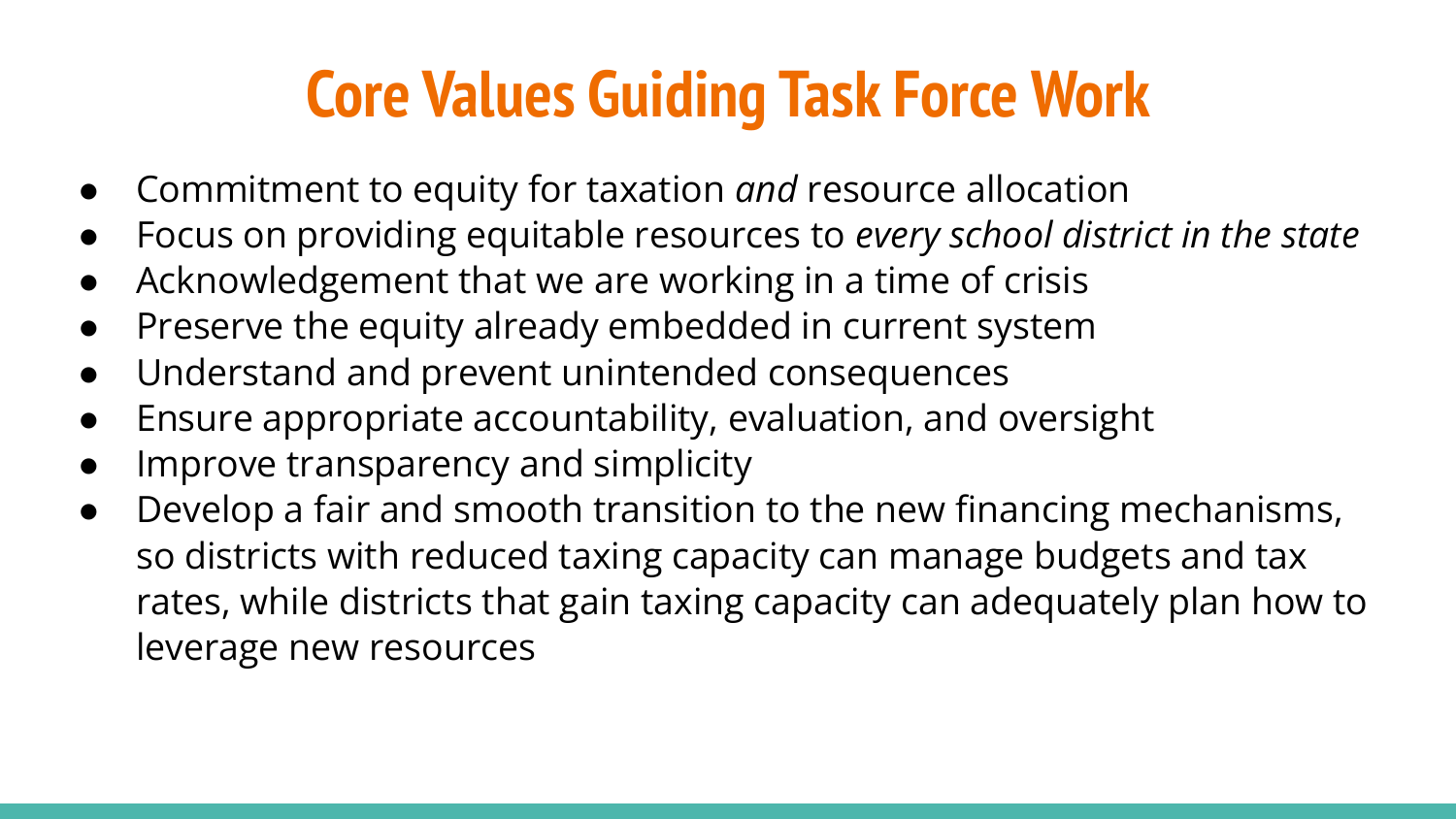# **Systemic Change Recommendation Options**

#### **Option 1: Pupil Weighting**

*Adopt general set of school-level pupil weights all applied using an additive mathematical function*

- Students living in poverty
- Middle and high school students
- Small schools with fewer than 250 or 100 students
- Sparse school districts with population density below 100, 55, or 36 persons/sq mile

#### **Option 2: Cost Equity Payments**

*Adopt general set of cost equity payments derived from pupil weight cost equivalents. Conduct further analysis to determine payment amounts & impacts on school districts*

- Students living in poverty
- Middle and high school students
- Small schools with fewer than 250 or 100 students
- Sparse school districts with population density below 100, 55, or 36 persons/sq mile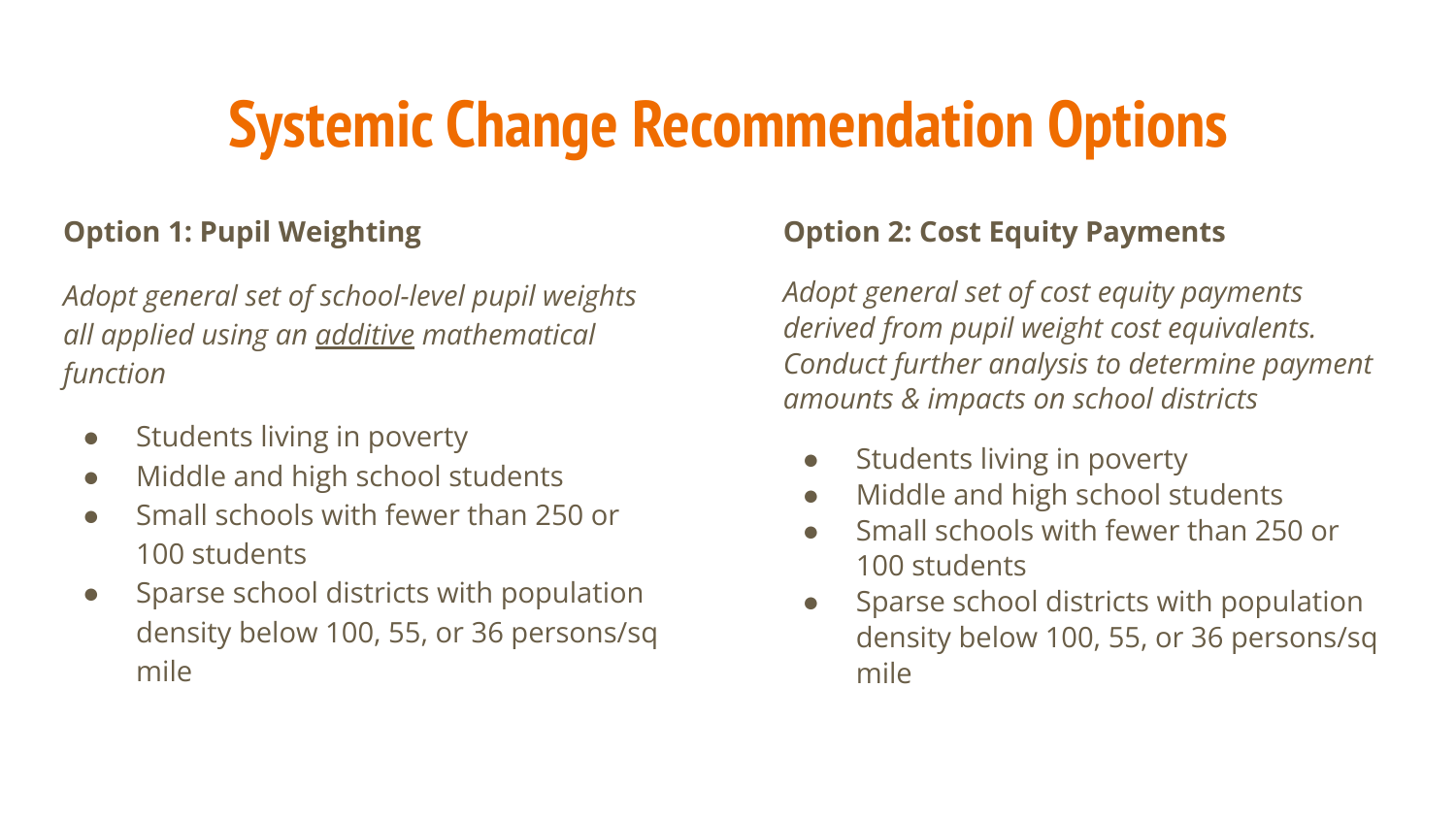### **Further Recommendations to Accompany Systemic Options**

**English Language Learners Categorical Aid** - create targeted funding to benefit all schools with ELL students & eliminate pupil weight

**Counting Students Living in Poverty** - change measure from SNAP enrollment to free- and reduced-priced lunch enrollment, then universal income declaration form

**Small School & Merger Support Grants** - eliminate small school grants & use weights, maintain merger support grants for districts that don't qualify for weight

**Transition Mechanisms for Changes** - 5-year phase-in, suspend spending threshold during transition, consider using Education Fund surplus

**Education Tax Advisory Committee** - create entity to oversee updates to weights or cost equity payments; create consensus process with JFO & AOE

**Comprehensive Evaluation Mechanism** - do changes improve student outcomes and equity of opportunity?

**Unified income-based taxation system for K-12 education funding** - eliminate homestead property taxes for education and replace with unified local income tax system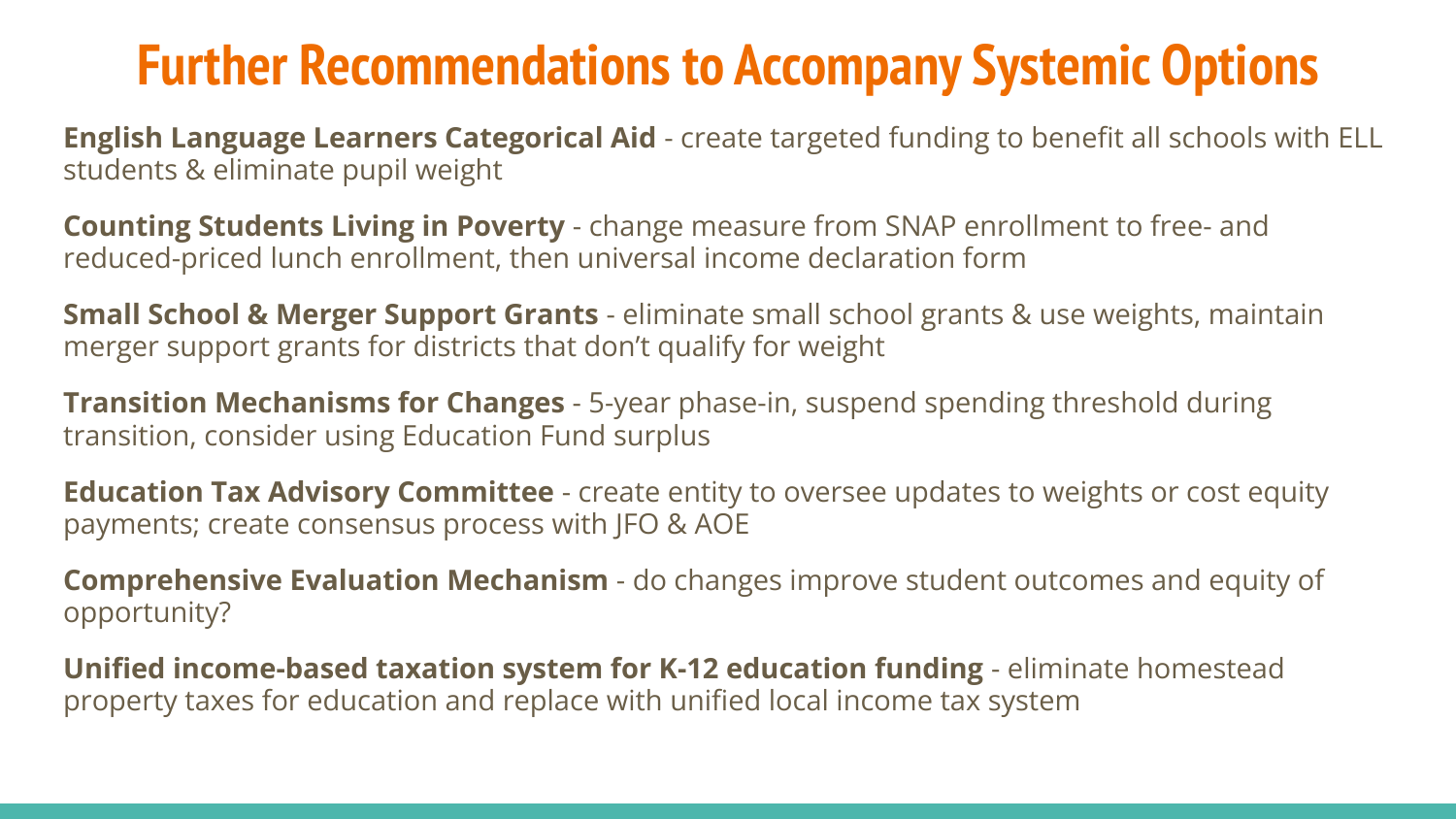### **Additional Recommendations**

- Monitor implementation of Act 173 special education block grants
- **Education Quality Standard process & oversight**
- Property tax credits correspond with current-year tax bills
- Monitor Act 45 childcare financing study & pre-kindergarten weight and Act 72 school facilities study work
- Early College Program fractional weight consideration
- Explore creation of student mental health/trauma-informed instruction grant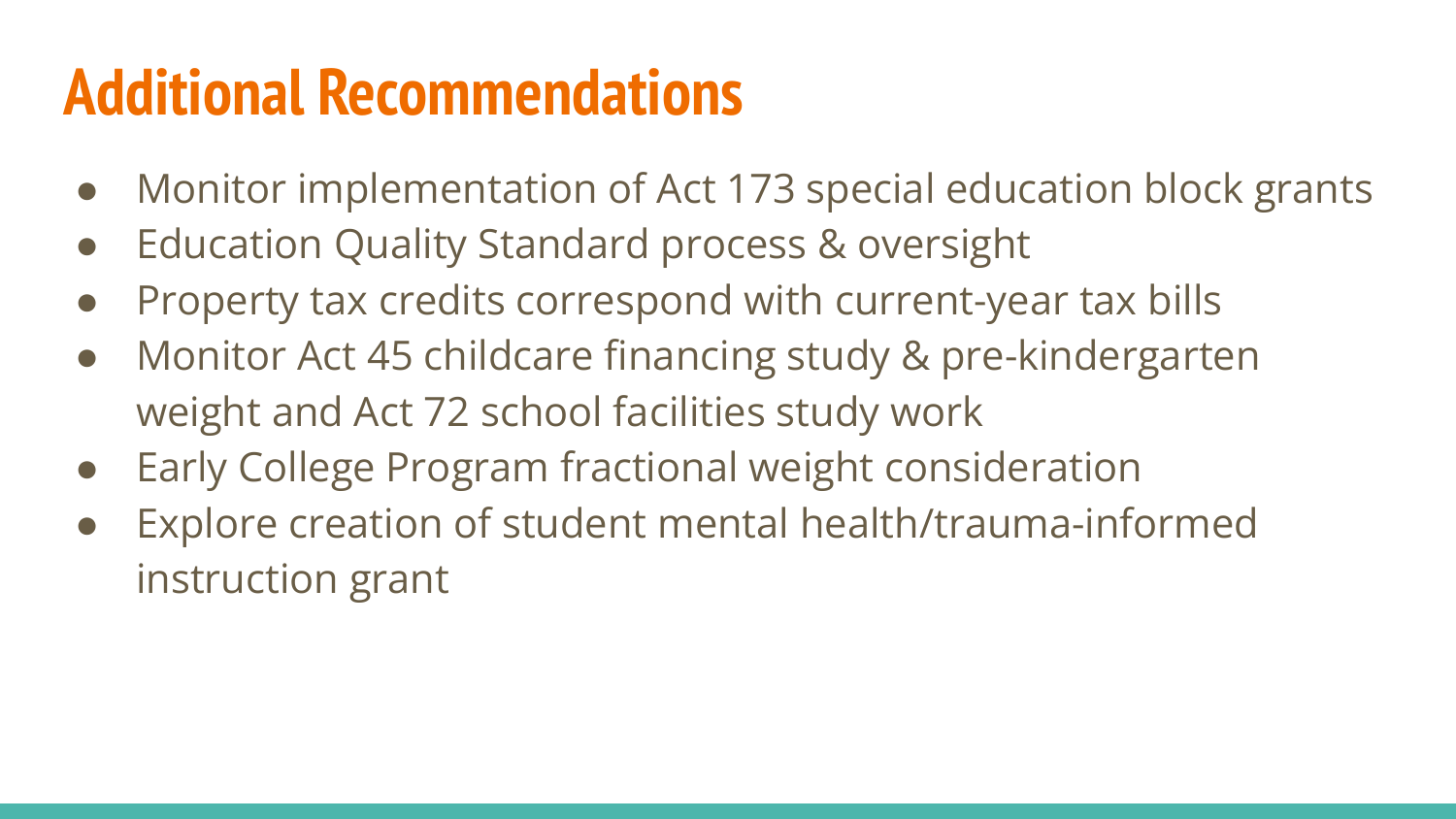### **Task Force Weights Recommendations**

| Category                     | <b>Type</b>                                  | <b>Current Value</b> | Proposed<br>Value |
|------------------------------|----------------------------------------------|----------------------|-------------------|
| <b>Student Needs</b>         | Poverty                                      | 0.25                 | 1.03              |
|                              | English Language Learners (ELL)              | 0.2                  | <b>NA</b>         |
| <b>Grade Range</b>           | Middle Grades Enrollment (6-8)               | NA                   | 0.36              |
|                              | <b>Secondary Grades Enrollment</b><br>(9–12) | 1.13                 | 0.39 <sup>1</sup> |
|                              | Pre-Kindergarten                             | 0.46                 | TBD               |
| <b>Enrollment</b>            | <100 Students                                | NA                   | 0.21              |
|                              | 101-250 Students                             | NA                   | 0.07              |
| Population<br><b>Density</b> | <36 persons/square mile                      | ΝA                   | 0.15              |
|                              | 36 to <55 persons/square mile                | NA                   | 0.12              |
|                              | 55 too <100 persons/square mile              | NA                   | 0.07              |

Note: Not a decrease in weight, but a shift from base of one to base of zero. Weights based on 10/28/21 memo.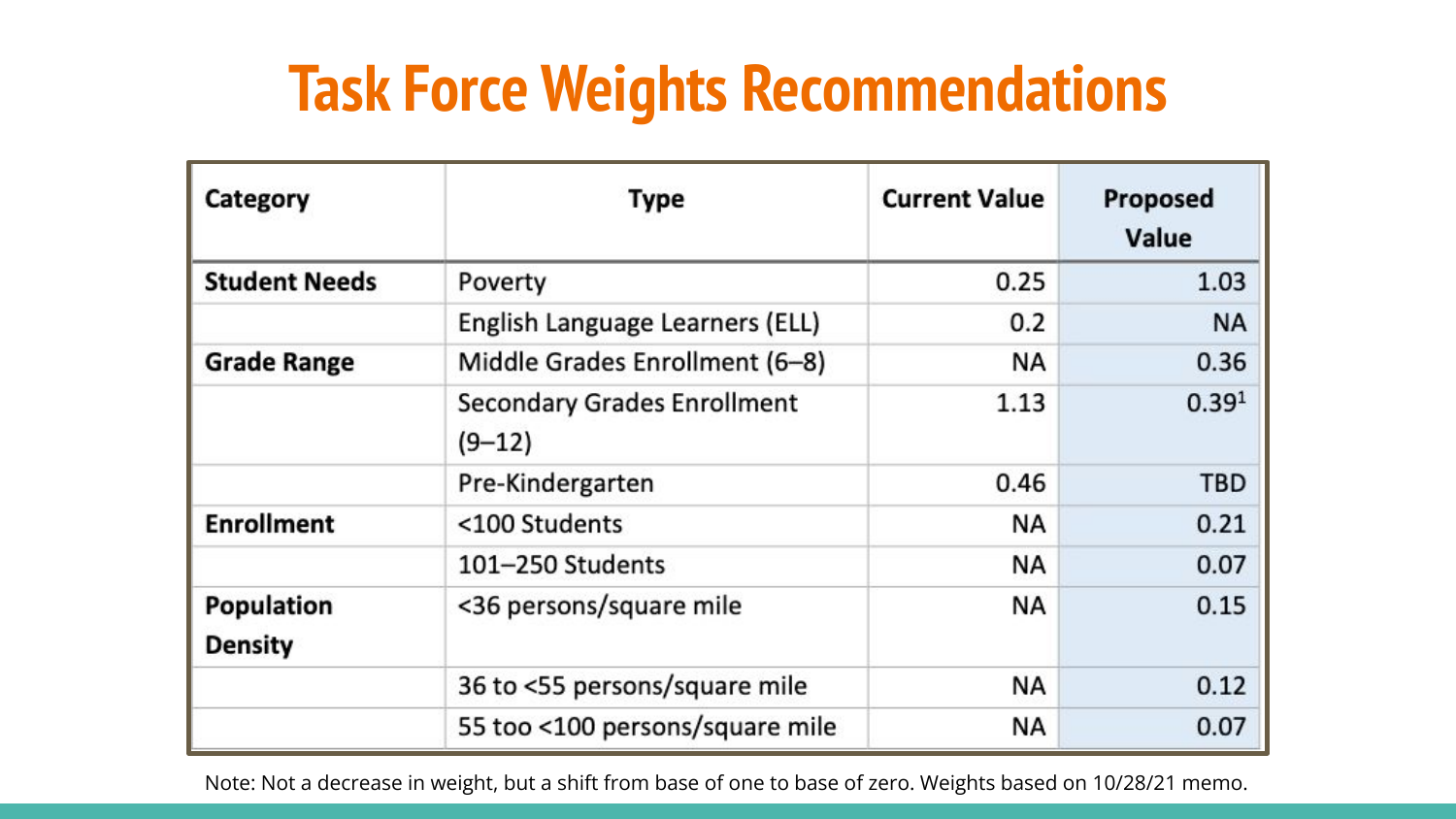### **Example Cost Equity Payment Amounts**

|                                     |                                                |        | <b>Per Pupil Cost</b> |
|-------------------------------------|------------------------------------------------|--------|-----------------------|
| Category                            | Type                                           | Weight | <b>Equity Payment</b> |
| <b>Student Needs</b>                | Poverty                                        | 1.03   | \$10,664              |
|                                     | English Language Learners (ELL)                | NA     | <b>NA</b>             |
| <b>Grade Range</b>                  | Middle Grades Enrollment (6-8)                 | 0.36   | 3,727                 |
|                                     | <b>Secondary Grades Enrollment</b><br>$(9-12)$ | 0.39   | 4,038                 |
|                                     | Pre-Kindergarten                               | TBD    | <b>TBD</b>            |
| <b>Enrollment</b>                   | <100 Students                                  | 0.21   | 2,174                 |
|                                     | 101-250 Students                               | 0.07   | 725                   |
| <b>Population</b><br><b>Density</b> | <36 persons/square mile                        | 0.15   | 1,553                 |
|                                     | 36 to <55 persons/square mile                  | 0.12   | 1,242                 |
|                                     | 55 to <100 persons/square mile                 | 0.07   | 725                   |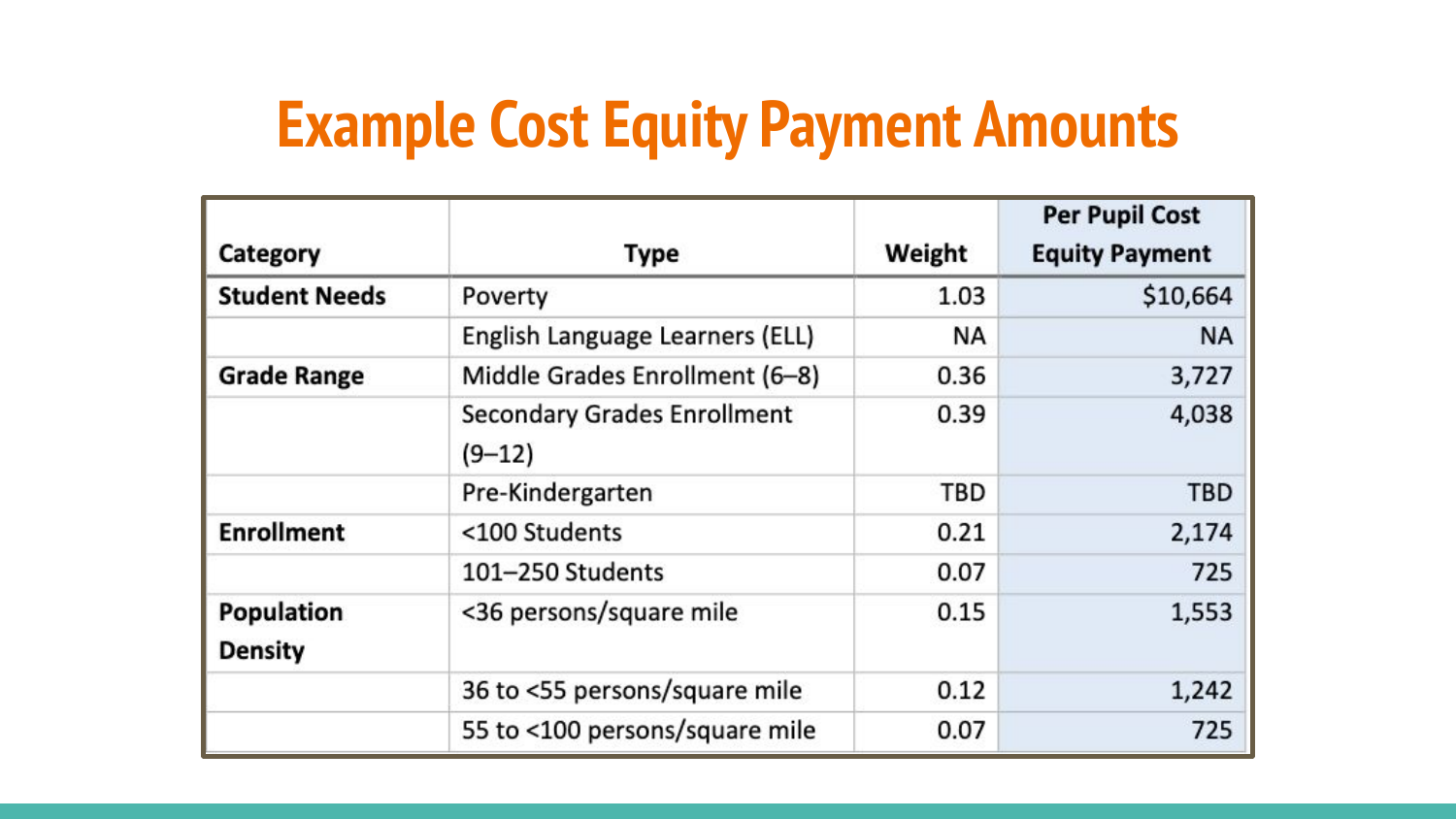# **Background on VT School Funding System**

- Brigham decision and Act 60 & Act 68 strong & successful focus on taxpayer equity. One of most equitable systems in country.
- State Education Fund statewide shared fund with multiple revenue sources, that is essentially "self-balancing"
- Strong local control of school spending decisions school boards & local voters determine school district budgets
- Combination of pupil weights (equalized pupils) and categorical aid (targeted funding) address student needs
- Complexity & collectivity of system enhances equity, creates confusion, and means any changes deliver ripple effects that impact every school district and taxpayer in the state
- Act 46 school governance changes and expansion of educational opportunities through initiatives including universal PK, curricular pathways, and special education changes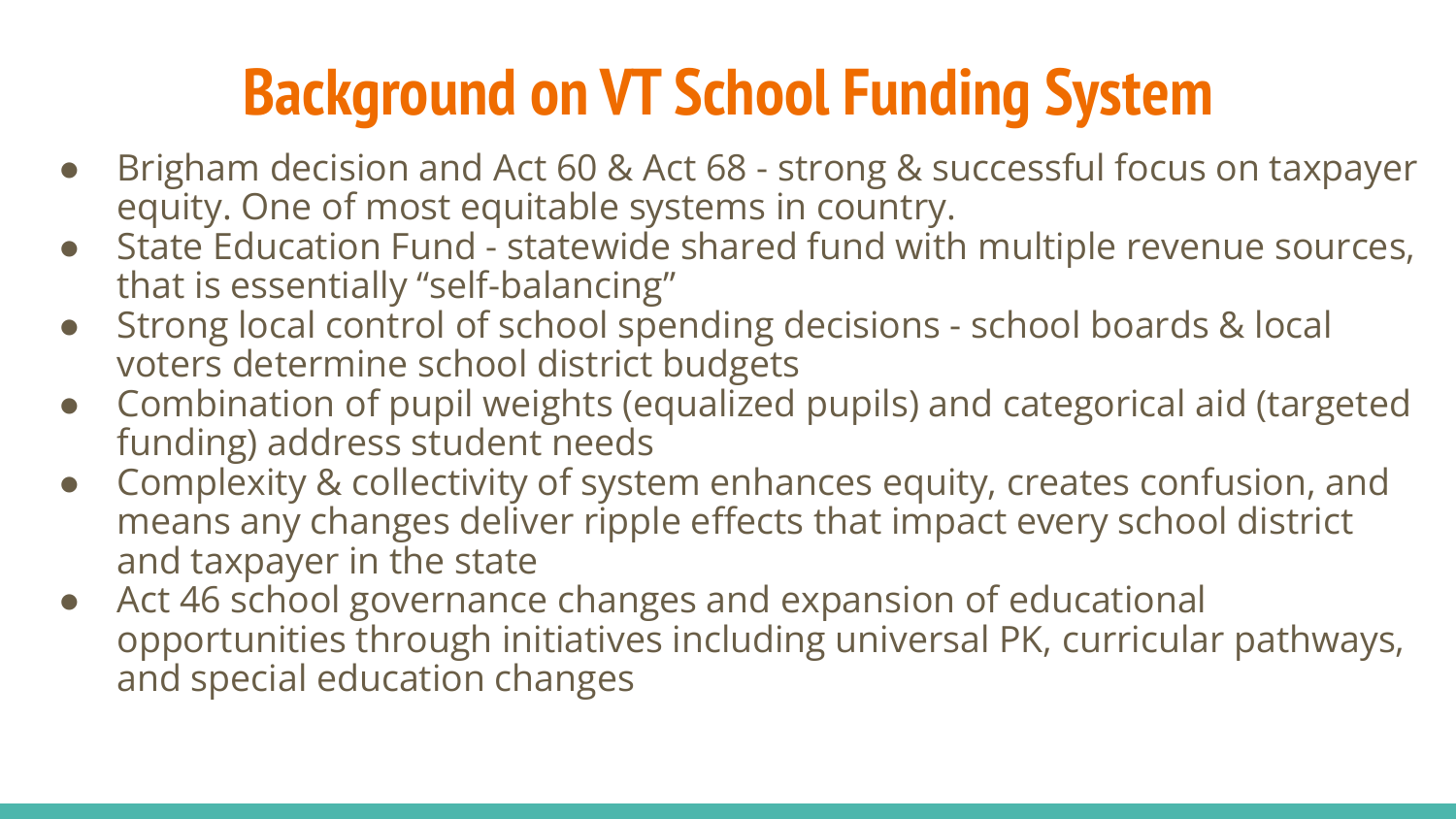### **Tax Capacity, Resource Allocation, and Local Control**

#### **Pupil Weights Shift School District Tax Capacity, Not School District Spending or Resource Allocation**

*Tax capacity:* the ability of a school district to decrease its tax rate without reducing its spending *or* the ability of a school district to raise additional tax revenue without increasing its tax rate.

*Local Control*: Individual communities determine the balance between spending and tax rates. New weights would impact local decision-making, but new weights would not change the reality that different school districts have different spending priorities, cultures, and taxing tolerances.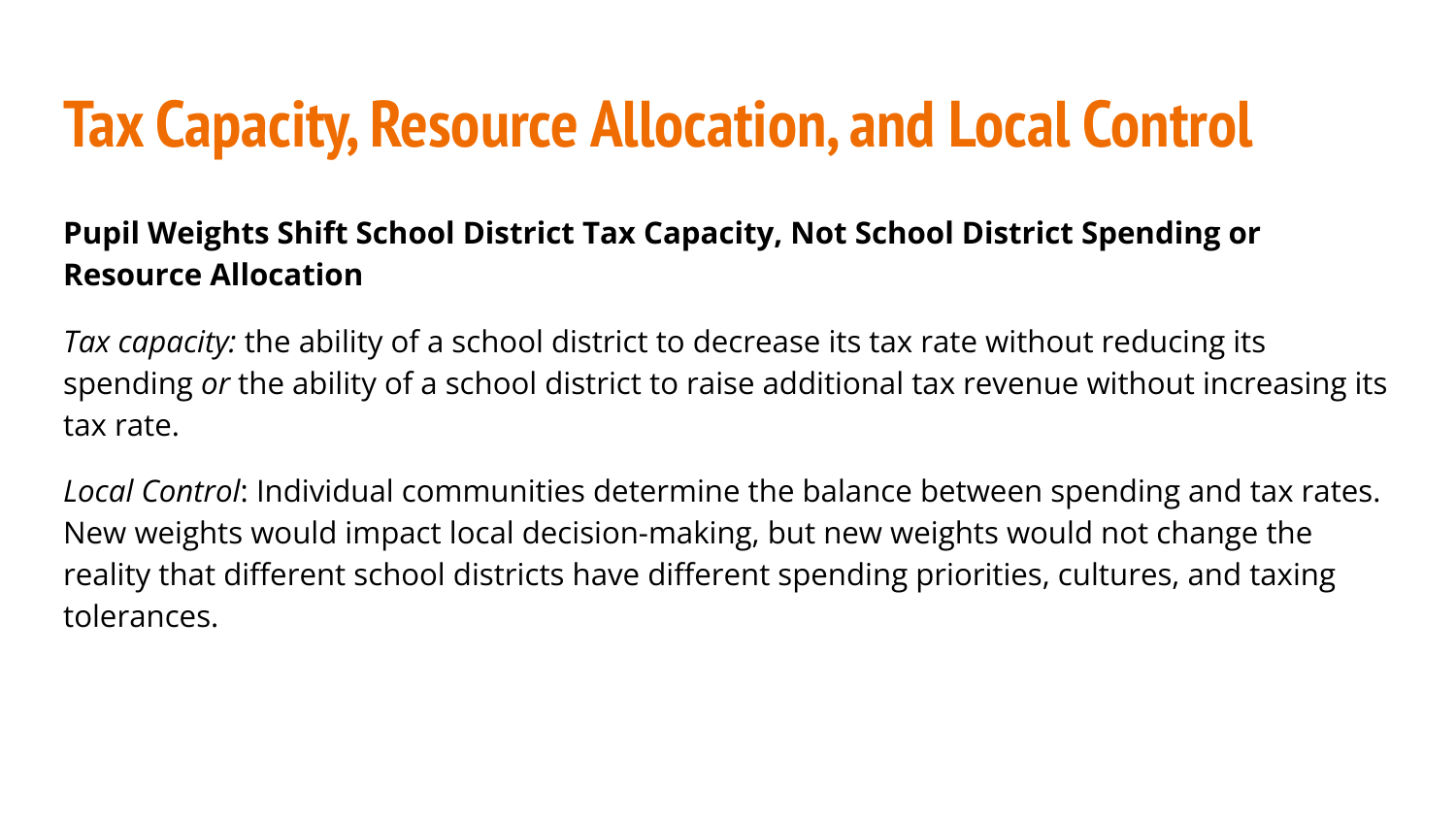# **Pupil Weighting Approach**

#### **Pros**

#### **Cons**

- Maintains current system and familiar framework
- Dynamic to differential budget needs of local school districts
- Adjusts for inflation more easily
- Maintains local control of spending priorities and decisions
- Does not guarantee additional funds will be approved by voters or spent on the area of need
- Magnifying impact, benefitting higher-spending districts
- Differential weights for areas of need means larger weights offset impact of smaller weights
- Equalized pupil calculations are confusing to voters
- May increase overall education spending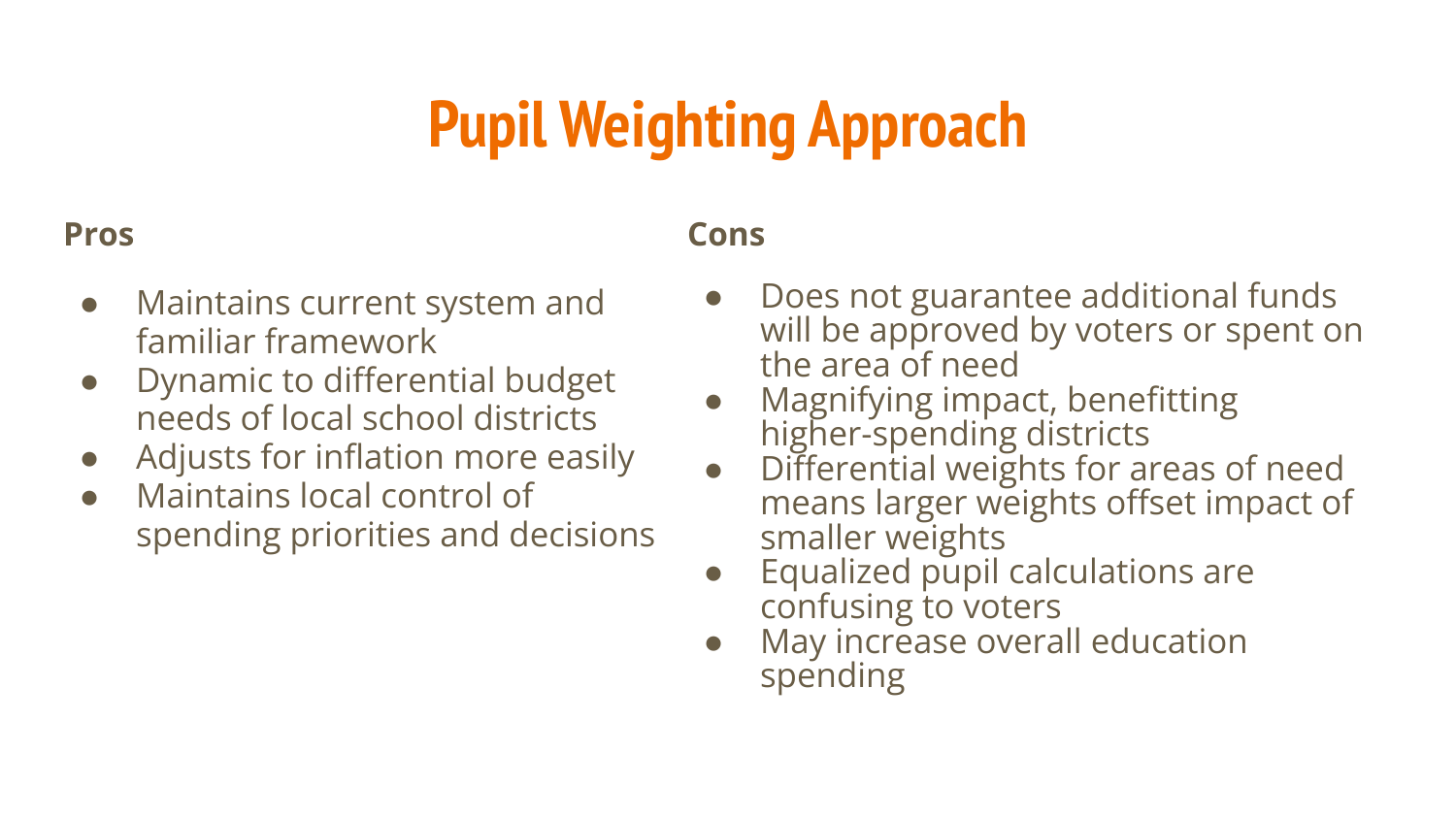# **Cost Equity Payment Approach**

#### **Pros**

- Delivers payments to districts that reflect the per pupil cost for different categories of need.
- Maintains ability for districts to spend additional funding as desired.
- Simplifies formula by eliminating equalized pupil calculation
- Improves transparency and accountability

#### **Cons**

- More extreme tax impact on school districts
- Unknown unknowns
- Not sensitive to differential local budget needs or marginal costs
- Needs regular recalibration or inflation adjustments
- May increase overall education spending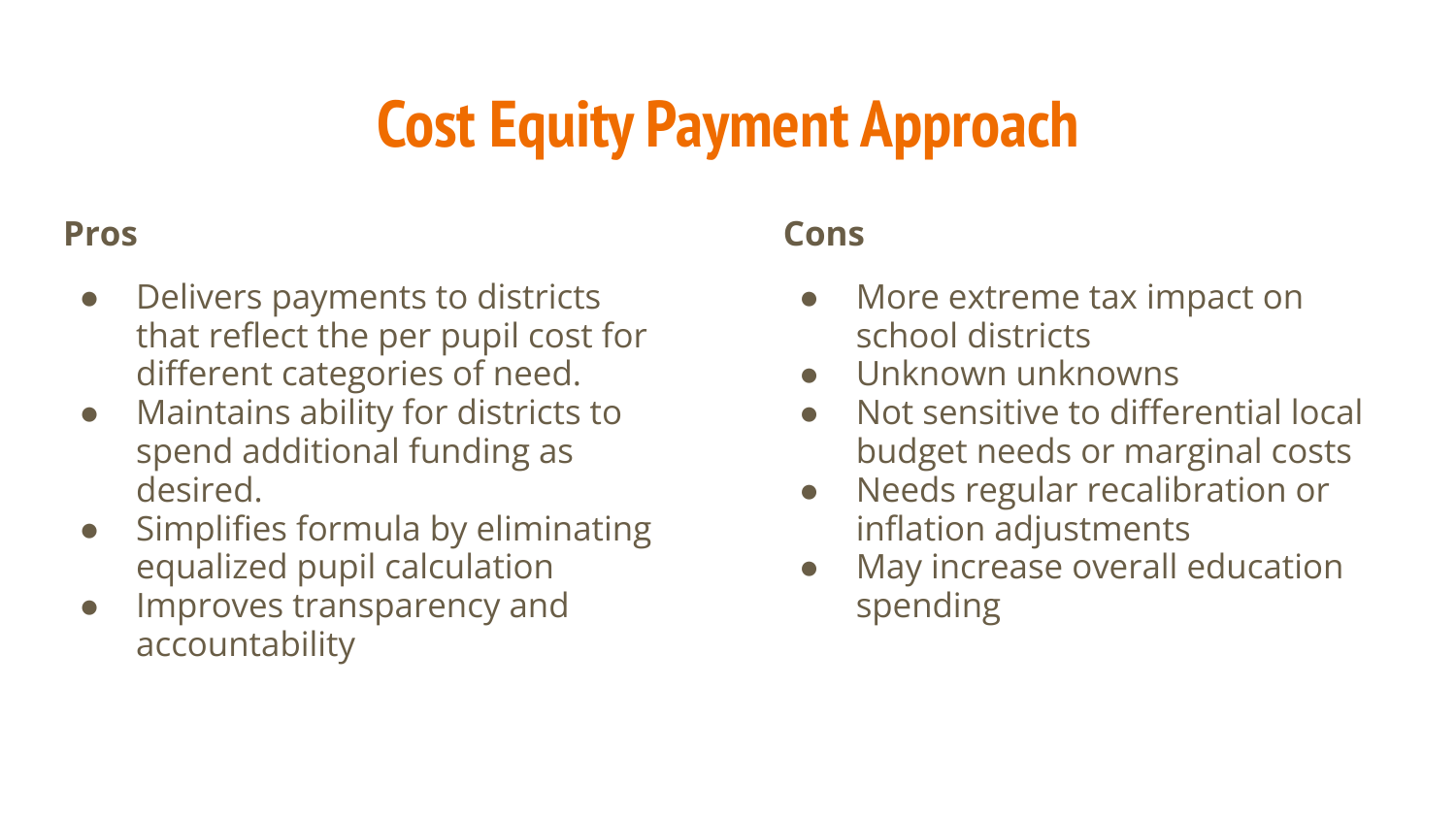# **English Language Learner Categorical Aid**

- Growing # of school districts & students requiring ELL services
- Currently concentrated in a few districts with large # of students and a growing # of districts with a small #s of students
- Pupil weight calculation less consistent than other weights
- Per pupil ELL spending highly variable across the state
- Weights do not ensure additional funding is spent on a specific area of need, a targeted categorical aid program does
- Identifiable costs for a specific program or purpose
- Desire for accountability to ensure sufficient funds are spent on ELL students regardless of district location, program size, or # of ELL students
- Important to identify accurate & adequate per pupil grant amount
- Avoids difficult local discussions about race, culture, and immigration status when determining school budgets
- **Statewide commitment to equitable education for all ELL students**, including immigrants, guest workers, and refugees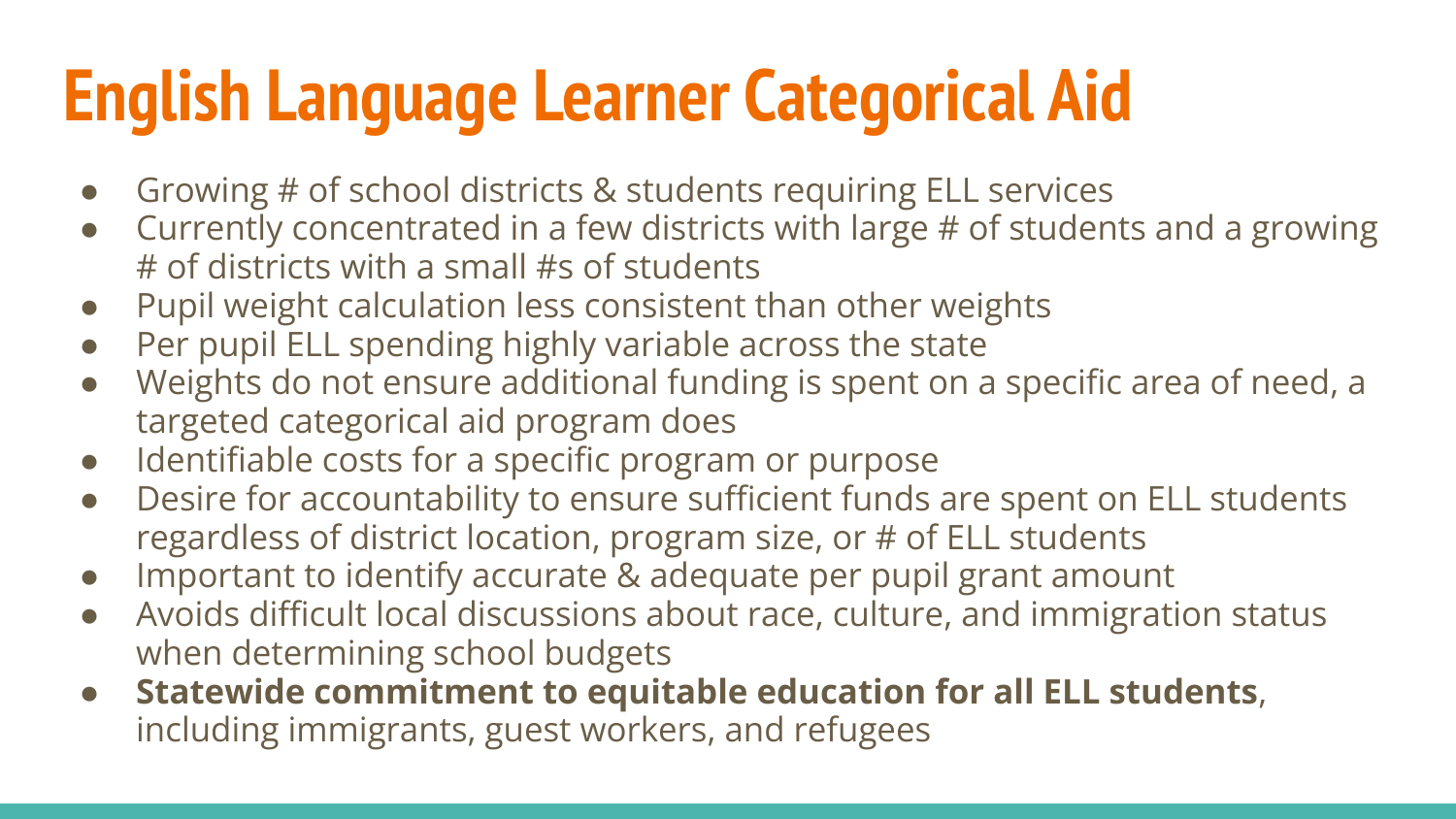# **Measuring Poverty**

- Change measure from SNAP enrollment (current law) to free- and reduced-priced lunch enrollment (available data), then universal income declaration (best practice).
- Change in measurement tools, not income levels. Both are set at 185% of FPL.
- School-based program with local control of administration.
- More accurate measure of students in need.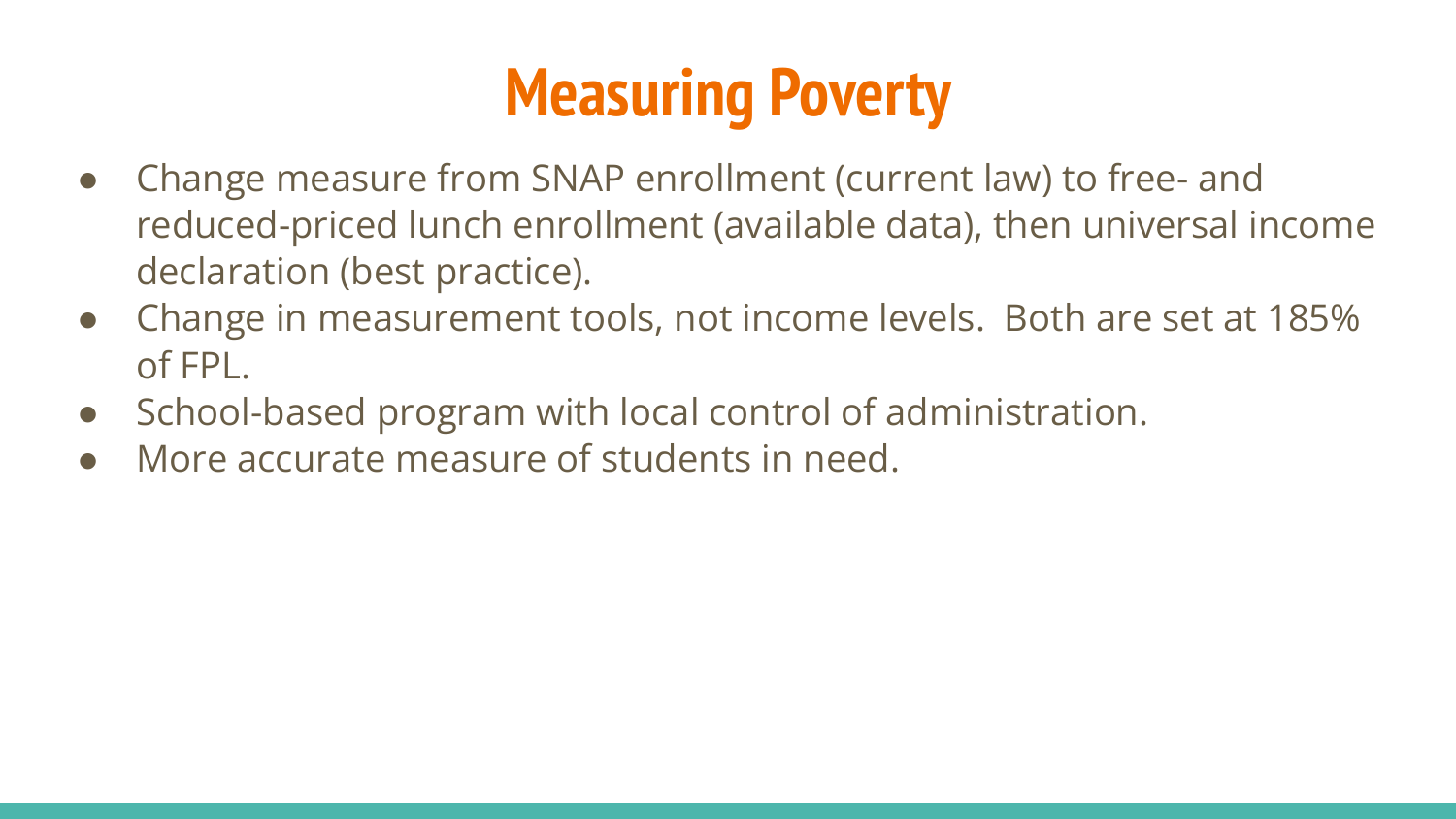# **Small School and Merger Support Grants**

#### **Replace small school grants with weights for:**

- Pupils in schools with fewer than 100 students (.21)
- Pupils in schools with 101–250 students (.07)
- Schools must be in a school district where the population density is less than 55 people per square mile
- Weights only apply to pupils in the small school, not all students in the district

#### **Maintain merger support grants for:**

- Districts that merged through community vote
- Districts merged through State Board of Education order

Districts that qualify for small school weights do not maintain merger support grants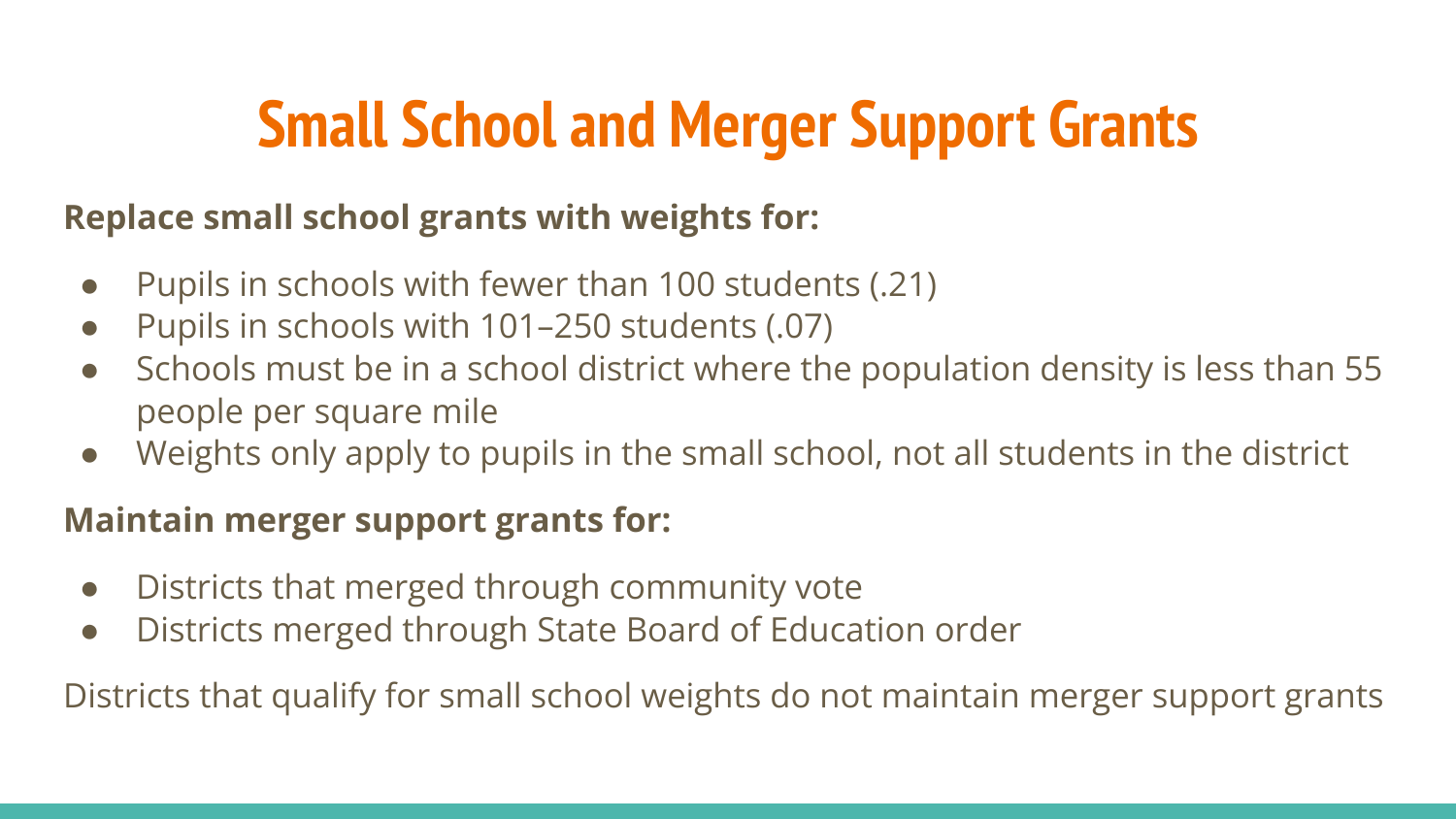### **Transition Mechanisms**

- Tax Rate Mitigation: 5-year phase-in of equalized pupils or tax rate changes and/or use of Education Fund surplus to cushion
- Suspend Excess Spending Threshold and Hold Harmless Provisions during transition period: per pupil spending could change significantly with changes in equalized pupils and education spending throughout the state
- Transition Property Tax Credit to Current Year
- Pay attention to total statewide school spending changes could be a cost driver. Reinstate spending threshold at known level and time
- Move to a fully income based education tax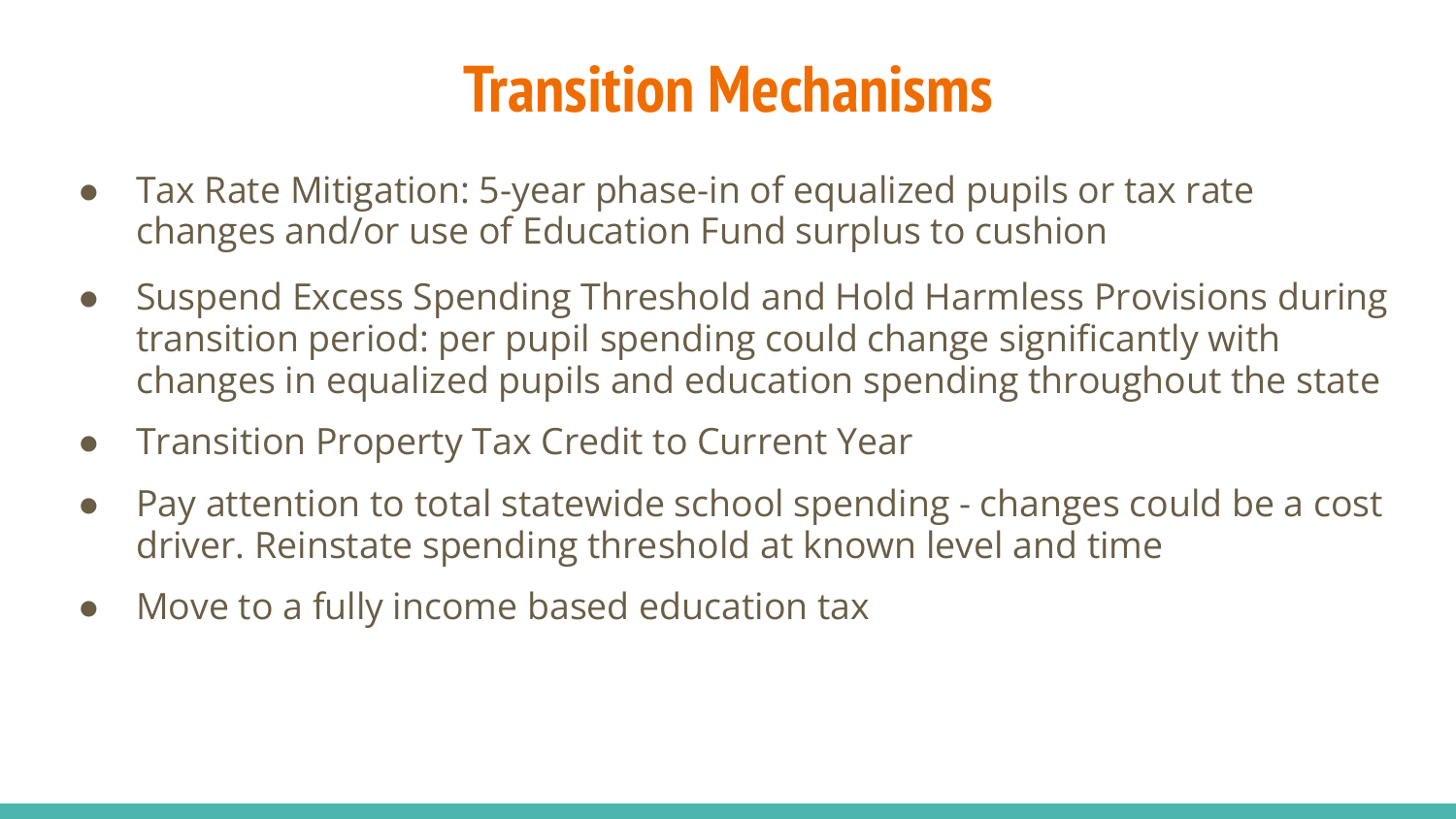### **Education Quality Standards & Accountability**

- **Ensure all Vermont students receive high-quality education**
- Continuously verified through a formal oversight process and measurable education quality standards
- Provide AOE with positions and resources necessary to support school districts in maintaining and verifying education quality
- Ongoing work of AOE, SBE, school districts, Education **Committees**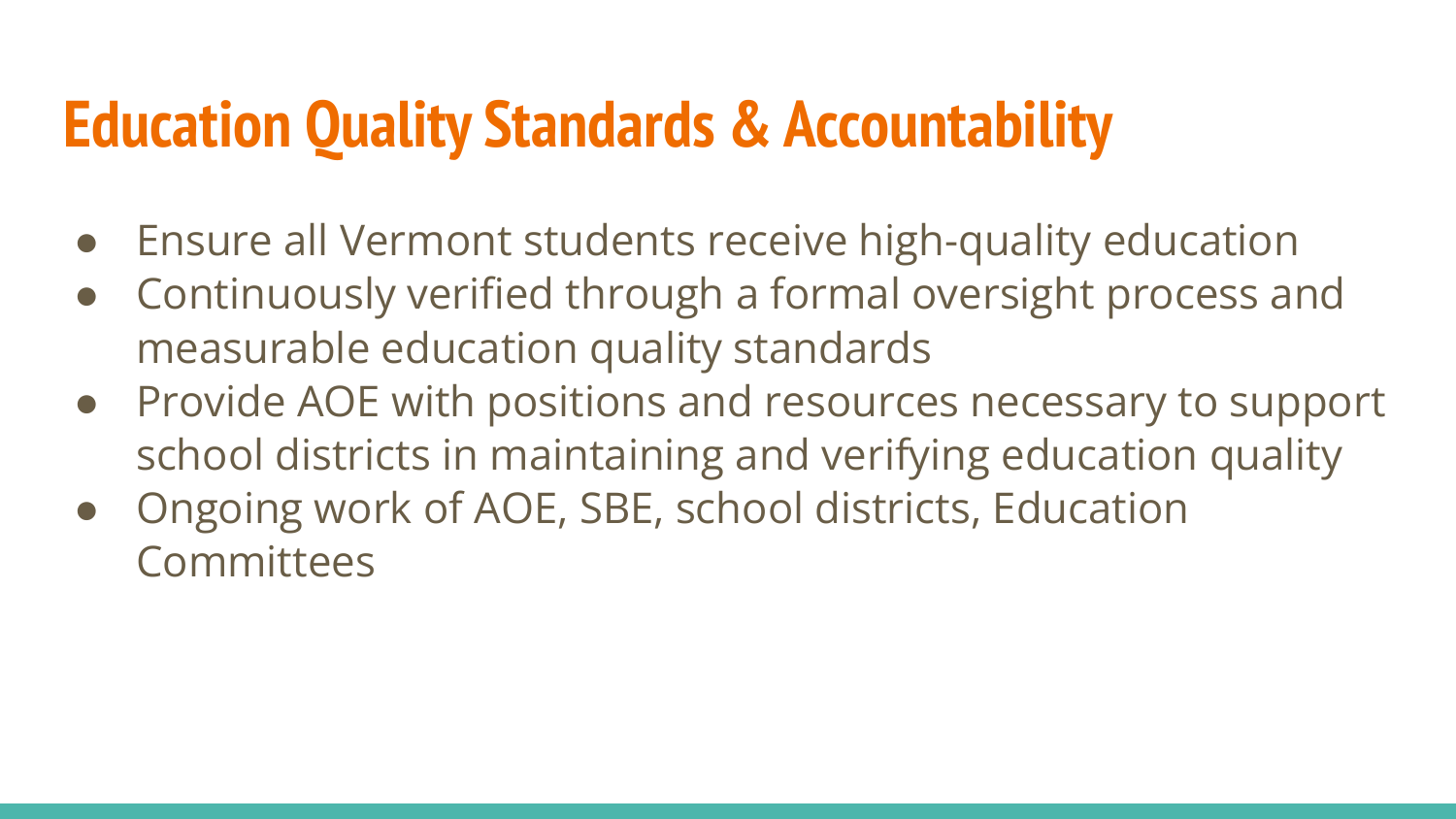### **Special Education Block Grant - Act 173 Transition**

- Act 173 passed in 2018, moving from a reimbursement to a census block grant system for funding special education, as well as funding flexibility and significant professional development & best practice expectations
- Implementation delayed twice by Legislature AOE readiness & COVID
- Pupil Weighting Factors Report analysis of possible changes to block grants based on potential link between poverty & demand for special education services
- Report cautions against conclusion that changes to the block grants are necessary due to lack of causal evidence & likely sufficient aid amounts
- *● Task Force chose not to make any recommendations for changes in special education block grants*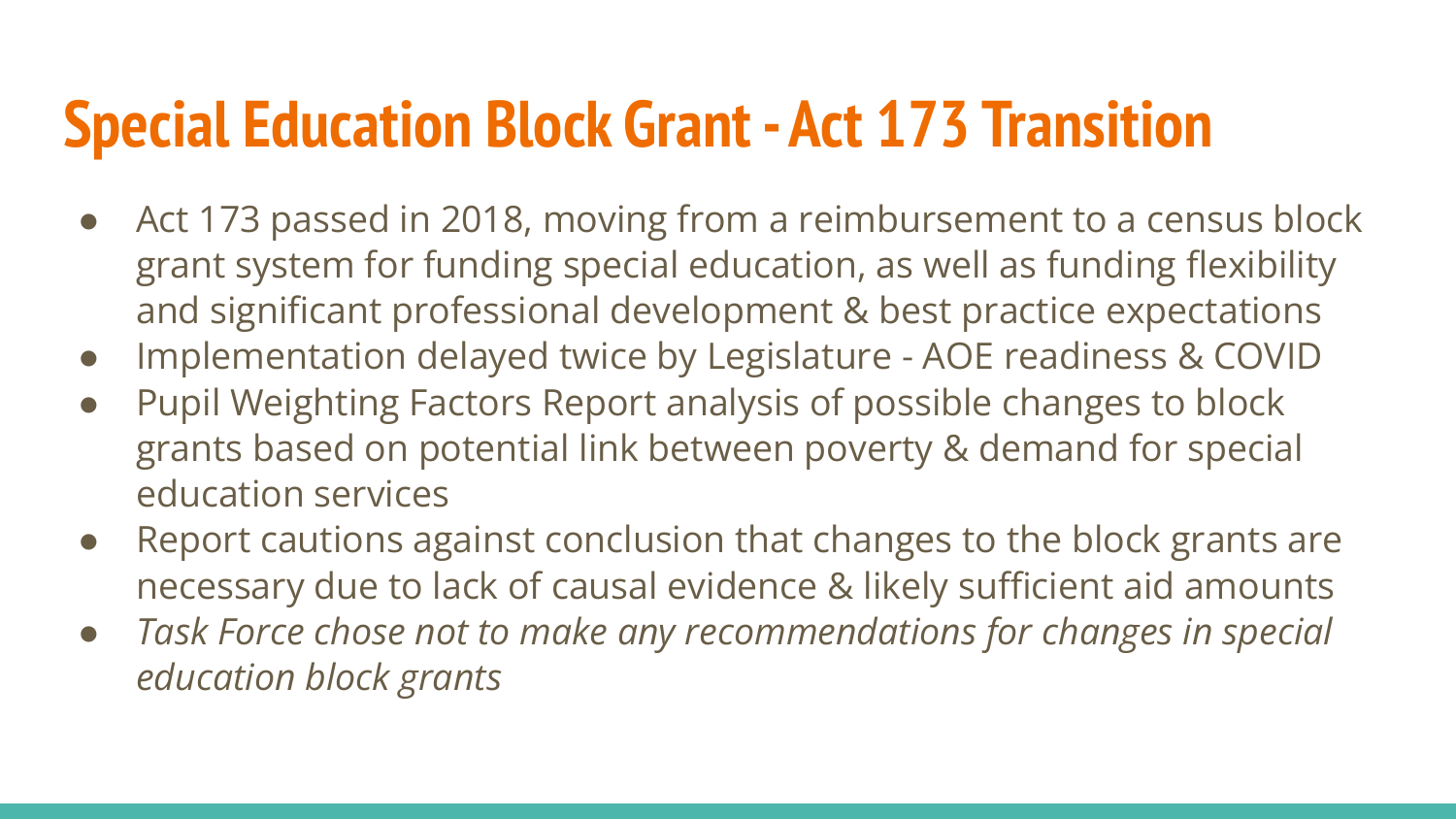## **Income Tax for Education Funding**

#### **Current Property-Income Tax System**

- 70% Vermonters qualify for homestead property tax credit due to lower income and therefore pay education taxes based on income
- 30% Vermonters pay homestead property taxes on primary residences
- Businesses, 2nd homeowners, other non-residential property owners pay non-homestead property taxes

### **Unified Individual Income Tax System**

- All Vermont residents pay local income-based education tax
- All non-residential property owners continue to pay non-homestead property taxes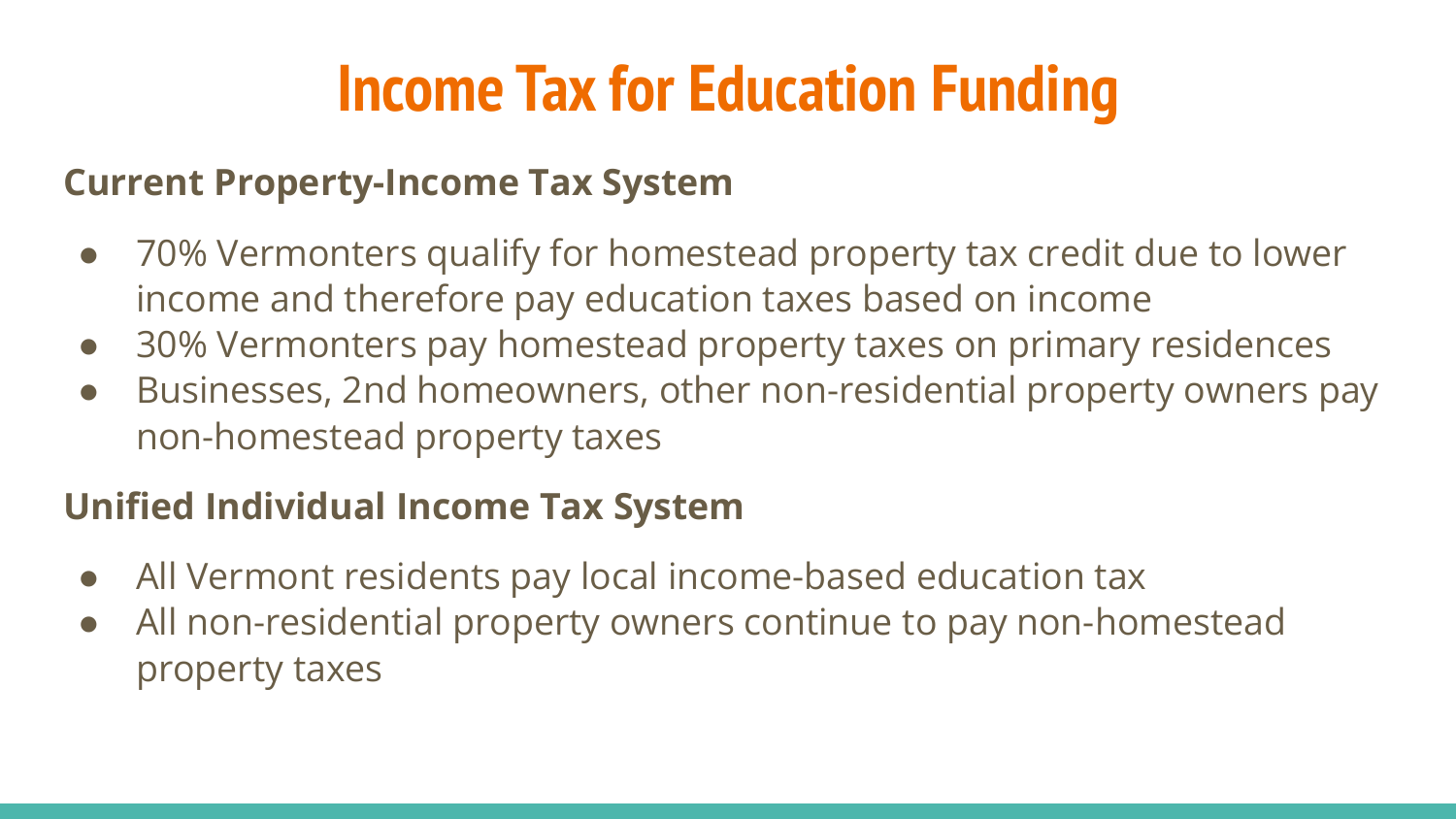### **Program Review - Did this accomplish desired outcome?**

### **Build in an evaluation mechanism:**

(1) whether, and the extent to which, each of the goals of equity, simplicity, and accountability (or other goals) have been met;

(2) how these goals should be measured - a singular outcome was used for Pupil Weighting Factors Report analysis (standardized test scores)

(3) if a goal has not been met, the reasons for the failure and recommendations to achieve that goal; and

(4) the fiscal impact of the legislation, including the cost of implementing the goals.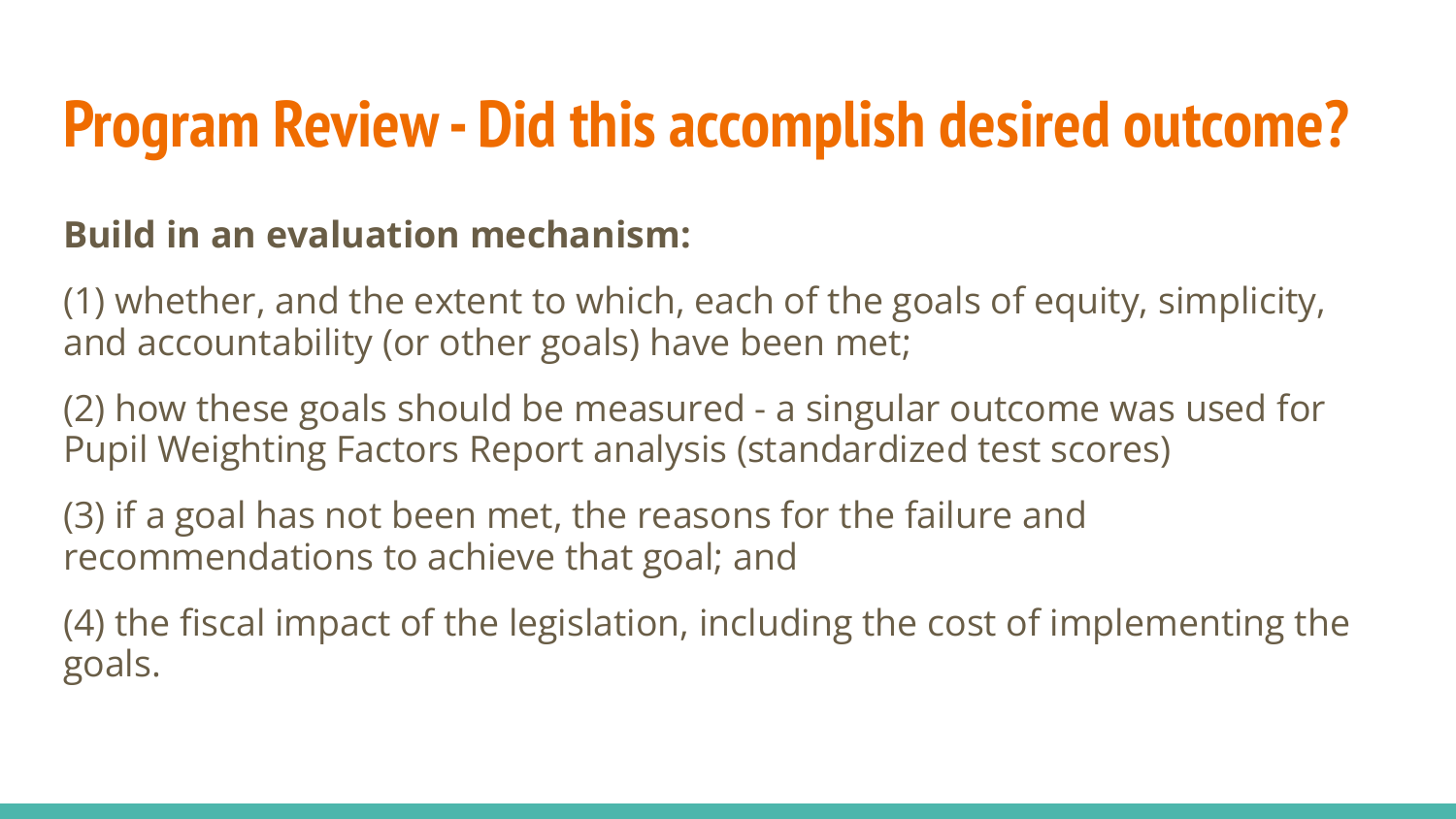# **Other Issues for Further Review**

- Pre-Kindergarten weight is likely inadequate. Childcare financing study due in 2023 should address this issue.
- Tuitioning standardized statewide calculation for announced tuition
- School Facilities/Construction important to equity. Facilities analysis and needs assessment underway.
- Early College (and CTE) potential fractional weight and further analysis of funding options
- Student Mental Health & Trauma potential for grant program to address growing need, particularly following pandemic